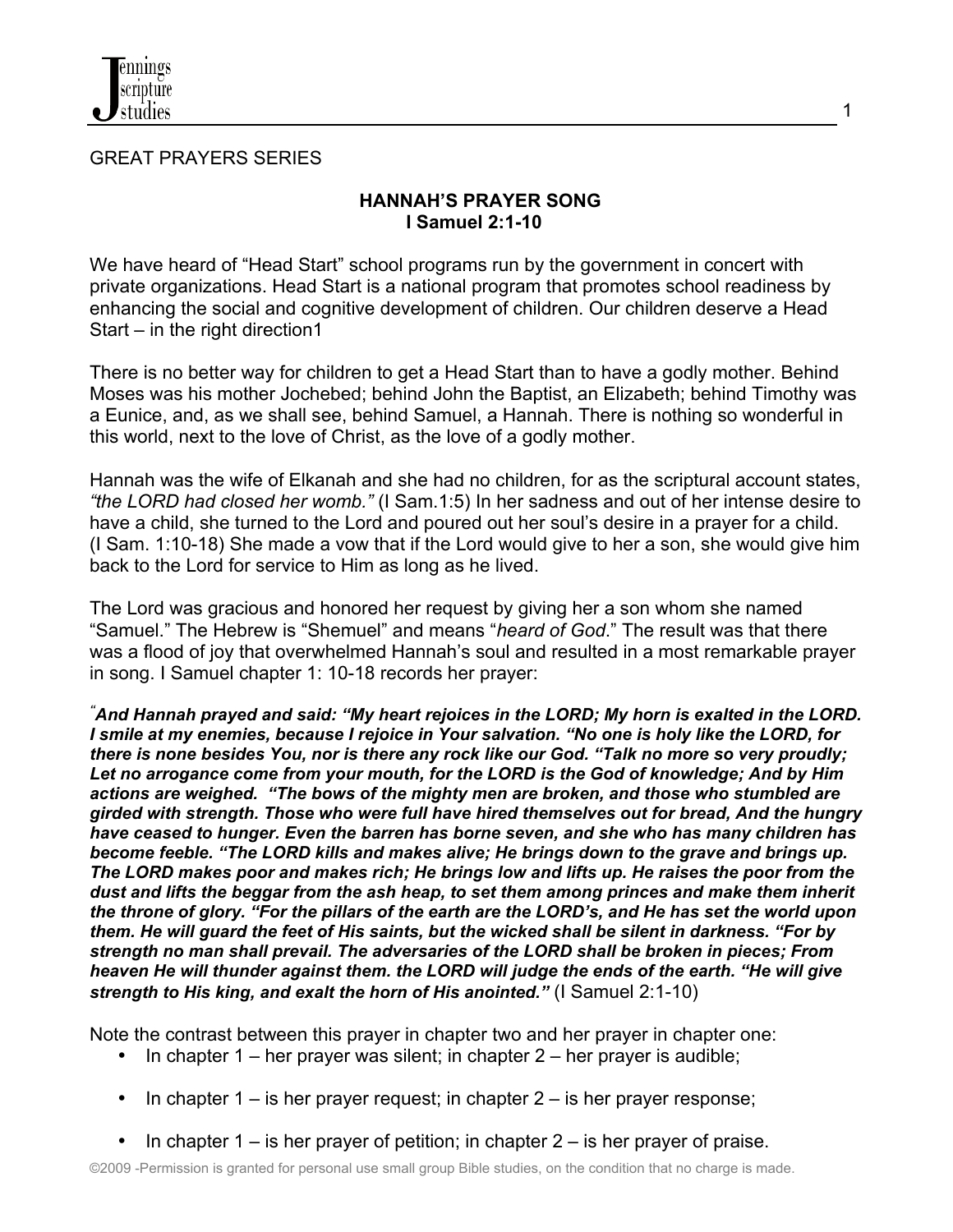Spurgeon wrote, "When she had obtained her desire she did not desist from prayer, but the rather she was encouraged to abound in it. Her prayers, however, were no longer salted with sorrow, but were sweetened with the spices of gratitude. She rose from prayer to praise."

"When Hannah gave away that for which she had prayed most deeply and which she treasured most closely, the moment was explosive with joy. Getting her child from the Lord was a happy day; giving him to the Lord, even happier. To our great surprise we hear Hannah singing and praying ..... about her incomparable God and His incredible ways." (Eugene Peterson)

Hannah's prayer is praise, it is poetic, it is prophetic. A closer look at Hannah's prayer song reveals much about Hannah as well as Hannah's God.

#### **HANNAH ACKNOWLEDGES GOD'S PROVISION.**

*" And Hannah prayed and said: "My heart rejoices in the LORD; My horn is exalted in the LORD. I smile at my enemies, because I rejoice in Your salvation."* (I Sam.2:1)

## *Hannah Responds To The Lord Who Answered Her. "*

*And Hannah prayed and said: "My heart rejoices in the LORD; My horn is exalted in the LORD."*

Here we sense the overflowing joy of Hannah's holy heart. The mercy she had received was an answer to prayer and she was not an ingrate. The joy she now had because she was the mother of a fine son was exceeded only by the joy she derived from the goodness and kindness of the Lord who had bestowed him upon her. She was careful in her praise-prayer to speak first of the Lord saying, "*"My heart rejoices in the LORD."* She did not say, *"I rejoice in my son."* She did not praise the gift but the Giver; she went directly to the source of her joy – Jehovah!

The phrase, "*My horn is exalted in the LORD"* mean *"my power is great in the Lord."* The horn is the symbol of strength, and is taken from oxen whose strength is in their horns. The gift she had received called for just such a response as Hannah gave.

## *Hannah References The Enemies Who Criticized Her.*

*"I smile at my enemies"*

She is saying, "Now I can answer those that criticized my barrenness." A barren woman was a second-class citizen in the society of that day. She had heard the snide remarks and the snickers of women with children on the roadways and in the market places. Now she was no longer looked down upon. She could hold her head high and smile at those who had been her enemies.

# *Hannah Rejoices In Salvation That God Gave Her.*

*"because I rejoice in Your salvation."*

This statement explains the source of Hannan's praise-prayer. It flowed out of the heart of one who had experienced the salvation of the Lord. Thanksgiving is an essential part of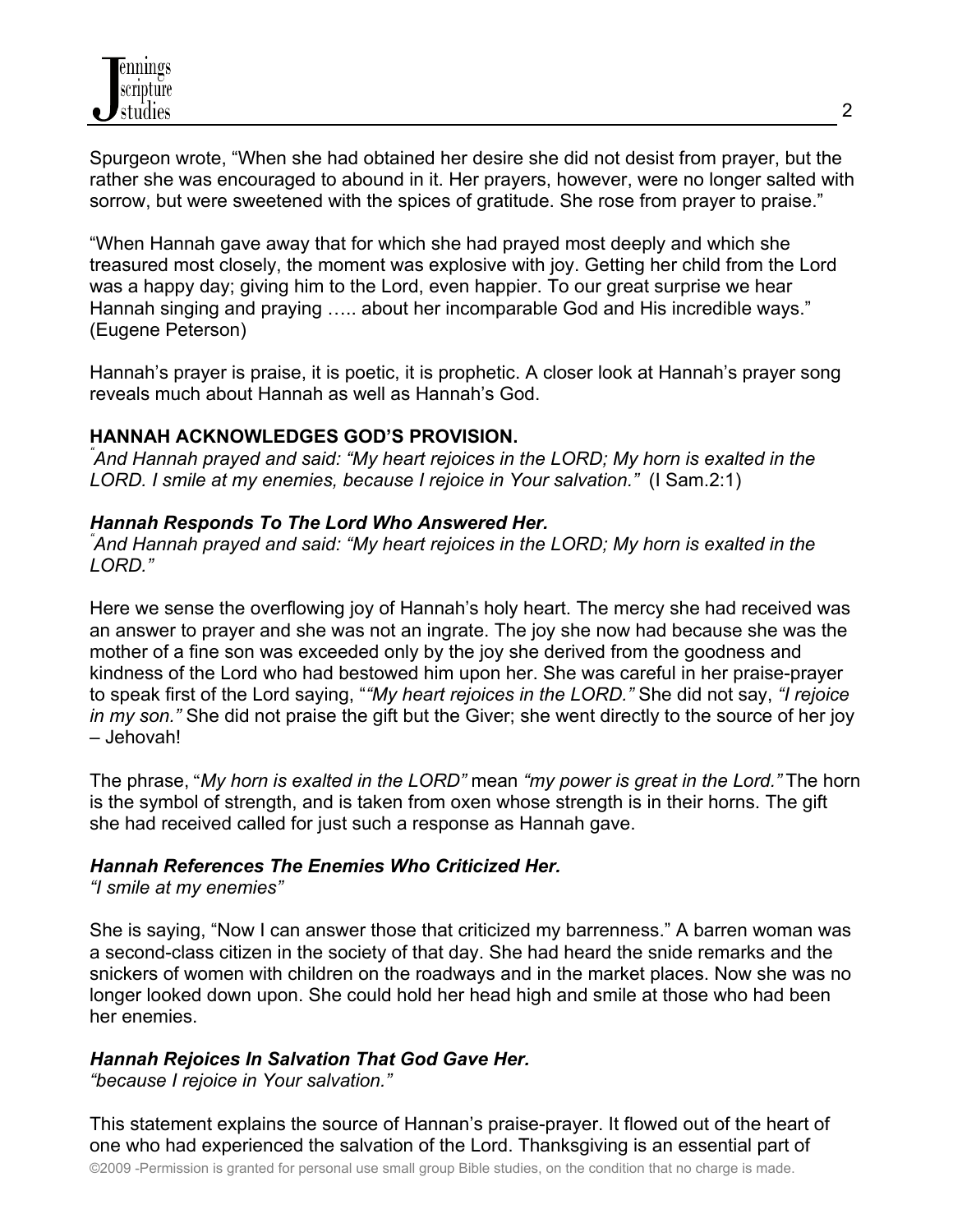prayer and Hannah's gratitude to God is beautifully worded. However, it is very interesting that there is no direct reference to Samuel in the prayer. She is completely absorbed in praise to God; He is the source of her blessing and the focus of her faith. He is her salvation.

Unlike the nine lepers in Luke chapter 17 who did not return to thank Jesus for their healing, Hannah returns to God with a heart overflowing with gratitude and praise. Her prayer example is a challenge to us to be mindful of the Source of our blessings, and not be focused solely upon the substance of the blessings. Although Hannah cherished Samuel, she keeps her priorities in order. The gift is not greater than the Giver.

## **HANNAH ADORES GOD'S PERSON.** vs.2-10

Out of the abundance of the heart the mouth speaks (Luke 6:45) and Hannah's heart was full. What she first speaks tells us volumes about the depth of her understanding of God. In verses 2-10, Hannah mentions four qualities about God's person in which she exults:

#### *Hannah Exalts God because of His Greatness.*

*"No one is holy like the LORD, For there is none besides You, Nor is there any rock like our God. Talk no more so very proudly; Let no arrogance come from your mouth, For the LORD is the God of knowledge; And by Him actions are weighed."* (I Sam.2:2, 3)

*His Holiness. "No one is holy like the LORD…."* 

As she draws near to the throne of God in prayerful praise she begins by mentioning His holiness and praises the Lord as the only Holy One. It is remarkable, but not surprising, that Hannah's first statement as to the nature of God, concerns His holiness. When Moses came before God at the burning bush, God said to him, *"the place where you stand is holy ground."* (Exodus 3:5) Hannah realized that she was on holy ground in the presence of God.

*His Sovereignty. "For there is none besides You…."*

*His Strength. "Nor is there any rock like our God."*

*His Knowledge. "For the LORD is the God of knowledge…."*

*His Justice. "And by Him actions are weighed."*

## *Hannah Extols God because of His Government.*

*"The bows of the mighty men are broken, And those who stumbled are girded with strength. Those who were full have hired themselves out for bread, And the hungry have ceased to hunger. Even the barren has borne seven, And she who has many children has become feeble. The LORD kills and makes alive; He brings down to the grave and brings up. The*